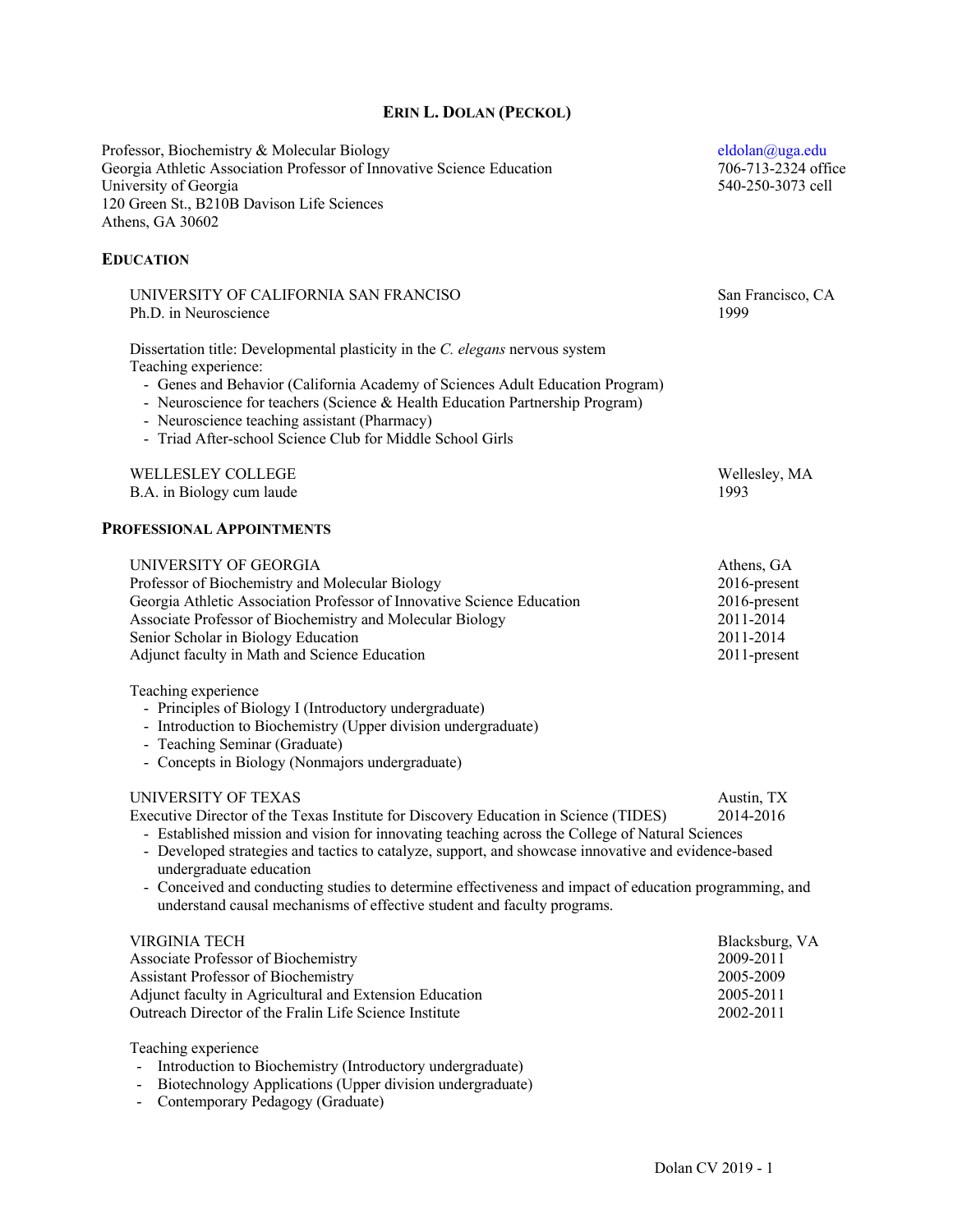# UNIVERSITY OF ARIZONA TUCSON, AZ

Director of the BIOTECH Project 1999-2001

- Designed and facilitated middle and high school outreach programming
- Developed and sustained K-12-university partnership programming

### Teaching experience:

- Neuroscience for Teachers (Graduate)
- Graduate Topics in Biology Teaching (Graduate)
- K-12 Outreach (Upper division undergraduate)

### **CURRENT NATIONAL LEADERSHIP AND SERVICE**

#### *CBE – LIFE SCIENCES EDUCATION* (www.lifescieed.org)

| Open access journal of biology education research and evidence-based practice published by the American<br>Society for Cell Biology in editorial partnership with the Genetics Society of America |                 |
|---------------------------------------------------------------------------------------------------------------------------------------------------------------------------------------------------|-----------------|
| Editor-in-chief                                                                                                                                                                                   | $2010$ -present |
| Editorial board member                                                                                                                                                                            | $2003$ -present |
| NATIONAL ACADEMIES OF SCIENCE, ENGINEERING, AND MEDICINE                                                                                                                                          |                 |
| Member of the Consensus Committee on The Science of Effective Mentoring                                                                                                                           | $2018$ -present |
| Member of Roundtable on Systemic Change in Undergraduate STEM Education                                                                                                                           | $2018$ -present |
| Organizing Member of the Participatory Workshop on Effective Mentoring in STEMM                                                                                                                   | 2017            |
| AMERICAN SOCIETY FOR CELL BIOLOGY                                                                                                                                                                 |                 |
| Co-chair of the Education Committee                                                                                                                                                               | $2018$ -present |
| <b>GORDON RESEARCH CONFERENCE</b>                                                                                                                                                                 |                 |
| Chair-elect, Gordon Research Conference on Undergraduate Biology Education Research                                                                                                               | 2021 meeting    |

### **PUBLICATIONS**

#### JOURNAL ARTICLES

( \* indicates postdoctoral researcher, \*\*indicates graduate researcher, +indicates undergraduate researcher)

- 1. Limeri\* , L.B., Asif\*\*, M.Z., Bridges, B., Esparza, D., Tuma, T.T., Sanders, D., Morrison, A.J., Rao, P., Harsh, J.A., Maltese, A.V., & Dolan, E.L. "Where's my mentor?!" A taxonomy of negative mentoring in undergraduate life science research. *CBE Life Sci Educ* (in revision).
- 2. Joshi<sup>\*\*</sup>, M., Aikens<sup>\*</sup>, M. L., & Dolan, E. L. (in press). Direct ties to a faculty mentor related to positive outcomes for undergraduate researchers. *BioScience*.
- *3.* Limeri\* , L.B., Asif\*\*, M.Z., & Dolan, E.L. (2019). Volunteered or voluntold? Motivations and perceived outcomes of graduate and postdoctoral mentors of undergraduate researchers. *CBE Life Sci Educ18(1),* ar13. https://doi.org/10.1187/cbe.18-10-0219
- 4. Corwin\* , L. A., Runyon\*\*, C. R., Ghanem, E., Sandy, M., Clark, G., Palmer, G. C., … Hewlett, J. (2018). Effects of discovery, iteration, and collaboration in laboratory courses on undergraduates' research career intentions fully mediated by student ownership. *CBE Life Sci Educ 17(2),* ar20. https://doi.org/10.1187/cbe.17- 07-0141
- 5. Walcott, R. L., Corso, P. S., Rodenbusch, S. E., & Dolan, E. L. (2018). Benefit–cost analysis of undergraduate education programs: An Example Analysis of the Freshman Research Initiative. *CBE Life Sci Educ 17(1),* rm1.
- 6. Dolan, E. L., Elliott, S. L., Henderson, C., Curran-Everett, D., John, K. S., & Ortiz, P. A. (2018). Evaluating discipline-based education research for promotion and tenure. *Innovative Higher Education 43(1),* 31-39.
- 7. Henderson, C., Connolly, M., Dolan, E. L., Finkelstein, N., Franklin, S., Malcom, S., … John, K. S. (2017). Towards the STEM DBER Alliance: Why We Need a Discipline-Based STEM Education Research Community. *Journal of Engineering Education 106(3),* 349–355. https://doi.org/10.1002/jee.20168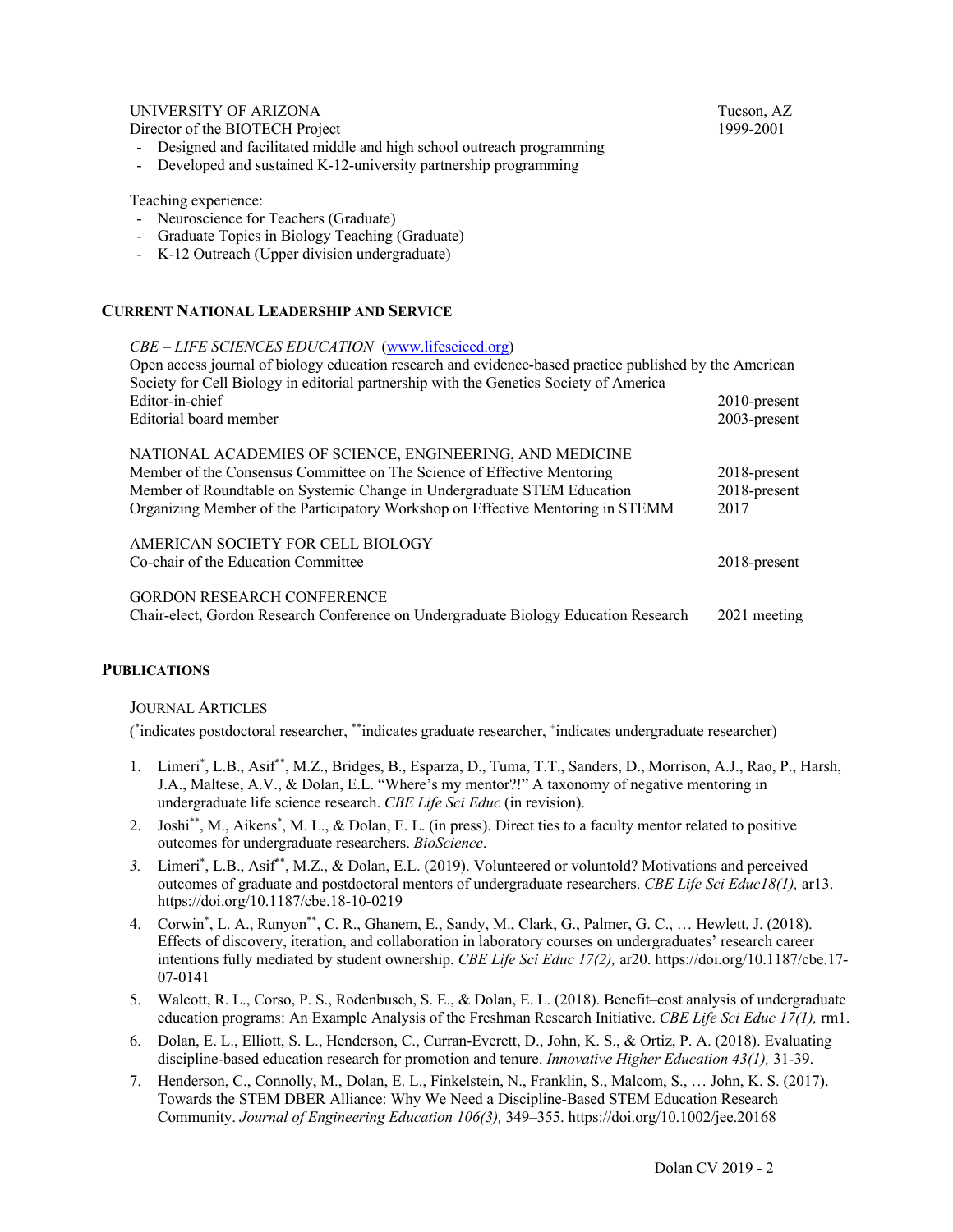- 8. Alford, R. F., Leaver-Fay, A., Gonzales, L., Dolan, E. L., & Gray, J. J. (2017). A cyber-linked undergraduate research experience in computational biomolecular structure prediction and design. *PLoS Computational Biology 13(12),* e1005837.
- 9. Wachsmuth<sup>+</sup>, L.P., Runyon<sup>\*\*</sup>, C.R., Drake, J.M., and Dolan, E.L. (2017). Do Biology Students Really Hate Math? Empirical Insights into Undergraduate Life Science Majors' Emotions about Mathematics. *CBE Life Sci Educ 16,* ar49.
- 10. Aikens<sup>\*</sup>, M.L., Robertson\*\*, M.M., Sadselia<sup>+</sup>, S., Watkins<sup>+</sup>, K., Evans\*, M., Runyon\*\*, C.R., Eby, L.T., and Dolan, E.L. (2017). Race and Gender Differences in Undergraduate Research Mentoring Structures and Research Outcomes. *CBE Life Sci Educ 16,* ar34.
- 11. Schinske, J.N., Balke, V.L., Bangera, M.G., Bonney, K.M., Brownell, S.E., Carter, R.S., Curran-Everett, D., Dolan, E.L., Elliott, S.L., Fletcher, L. Gonzalez, B., Gorga, J.J., Hewlett, J.A., Kiser, S.L., McFarland, J.L., Misra, A., Nenortas, A., Ngeve, S.M., Pape-Lindstrom, P.A., Seidel, S.B., Tuthill, M.C., Yin, Y., Corwin, L.A. Broadening Participation in Biology Education Research: Engaging Community College Students and Faculty. *CBE Life Sci Educ*, *16(2),* mr1. https://doi.org/10.1187/cbe.16-10-0289
- 12. Aikens<sup>\*</sup>, M.L., Sadselia<sup>+</sup>, S., Watkins<sup>+</sup>, K., Evans\*, M., Eby, L.T., and Dolan, E.L. (2016). A Social Capital Perspective on the Mentoring of Undergraduate Life Science Researchers: An Empirical Study of Undergraduate–Postgraduate–Faculty Triads. *CBE Life Sci Educ 15,* ar16.
- 13. Andrews<sup>\*</sup>, T.C., Conaway<sup>+</sup>, E.P., Zhao, J., and Dolan, E.L. (2016). Colleagues as Change Agents: How Department Networks and Opinion Leaders Influence Teaching at a Single Research University. *CBE Life Sci Educ 15,* ar15.
- 14. Rodenbusch, S.E., Hernandez, P.R., Simmons, S.L., and Dolan, E.L. (2016). Early Engagement in Course-Based Research Increases Graduation Rates and Completion of Science, Engineering, and Mathematics Degrees. *CBE Life Sci Educ 15,* ar20.
- 15. Thompson<sup>\*</sup>, J.J., Conaway<sup>+</sup>, E., and Dolan, E.L. (2015). Undergraduate students' development of social, cultural, and human capital in a networked research experience. *Cultural Studies Sci Educ* 1–32.
- 16. Corwin\* , L.A., Graham, M.J., Dolan, E.L. (2015) Modeling course-based undergraduate research experiences: an agenda for future research and evaluation. *CBE Life Sci Educ 14*, es1.
- 17. Corwin<sup>\*</sup>, L.A., Runyon<sup>\*\*</sup>, C., Robinson<sup>+</sup>, A., and Dolan, E.L. (2015). The Laboratory Course Assessment Survey: A Tool to Measure Three Dimensions of Research-Course Design. *CBE Life Sci Educ 14,* ar37.
- 18. Aikens\* , M.L., and Dolan, E.L. (2014). Teaching quantitative biology: goals, assessments, and resources. *Molecular Biology of the Cell 25*, 3478–3481.
- 19. Corwin Auchincloss\* , L., Laursen, S. L., Branchaw, J. L., Eagan, K., Graham, M., Hanauer, D. I., Lawrie, G., McLinn, C. M., Pelaez, N., Rowland, S., Towns, M., Trautmann, N. M., Varma-Nelson, P., Weston, T. J., Dolan, E. L. (2014). Assessment of Course-Based Undergraduate Research Experiences: A meeting report. *CBE Life Sci Educ 13(1),* 29–40.
- 20. Hanauer, D. I., Dolan, E. L. (2014). The Project Ownership Survey: Measuring differences in scientific inquiry experiences. *CBE Life Sci Educ 13(1),* 149–58.
- 21. Peker\* , D., Dolan, E. L. (2014). Guiding students' scientific practice: Distinct and common roles for teachers and scientists. *Sage OPEN, 4(1)*. doi:10.1177/2158244014525413.
- 22. Luketic\*\*, C., Dolan, E. L. (2013). Factors influencing student perceptions of high-school science laboratory environments. *Learning Environments Research, 16,* 37-47.
- 23. Peker\* , D., Dolan, E. L. (2012). Helping students make meaning of authentic investigations: Findings from a student-teacher-scientist partnership. *Cultural Studies of Science Education, 7,* 223-244.
- 24. Alkaher\* , I., Dolan, E. L. (2011). Instructors' decisions that integrate inquiry teaching into undergraduate courses: How do I make this fit? *International Journal for the Scholarship of Teaching and Learning, 5,* 2.
- 25. Brooks\*\*, E., Dolan, E. L., Tax, F. E. (2011). Partnership for Research and Education in Plants (PREP): Involving high school students in authentic research in collaboration with scientists. *American Biology Teacher, 73,* 136-140.
- 26. Grady\*\*, J., Dolan, E., Glasson, G. (2010). Agriscience student engagement in scientific inquiry: Representations of scientific processes and nature of science. *Journal of Agricultural Education, 51,* 10-19.
- 27. Dolan, E., Johnson\*, D. (2010). The undergraduate postgraduate faculty triad: Unique functions and tensions within a science research community of practice. CBE Life Sci Educ, 9, 443-453.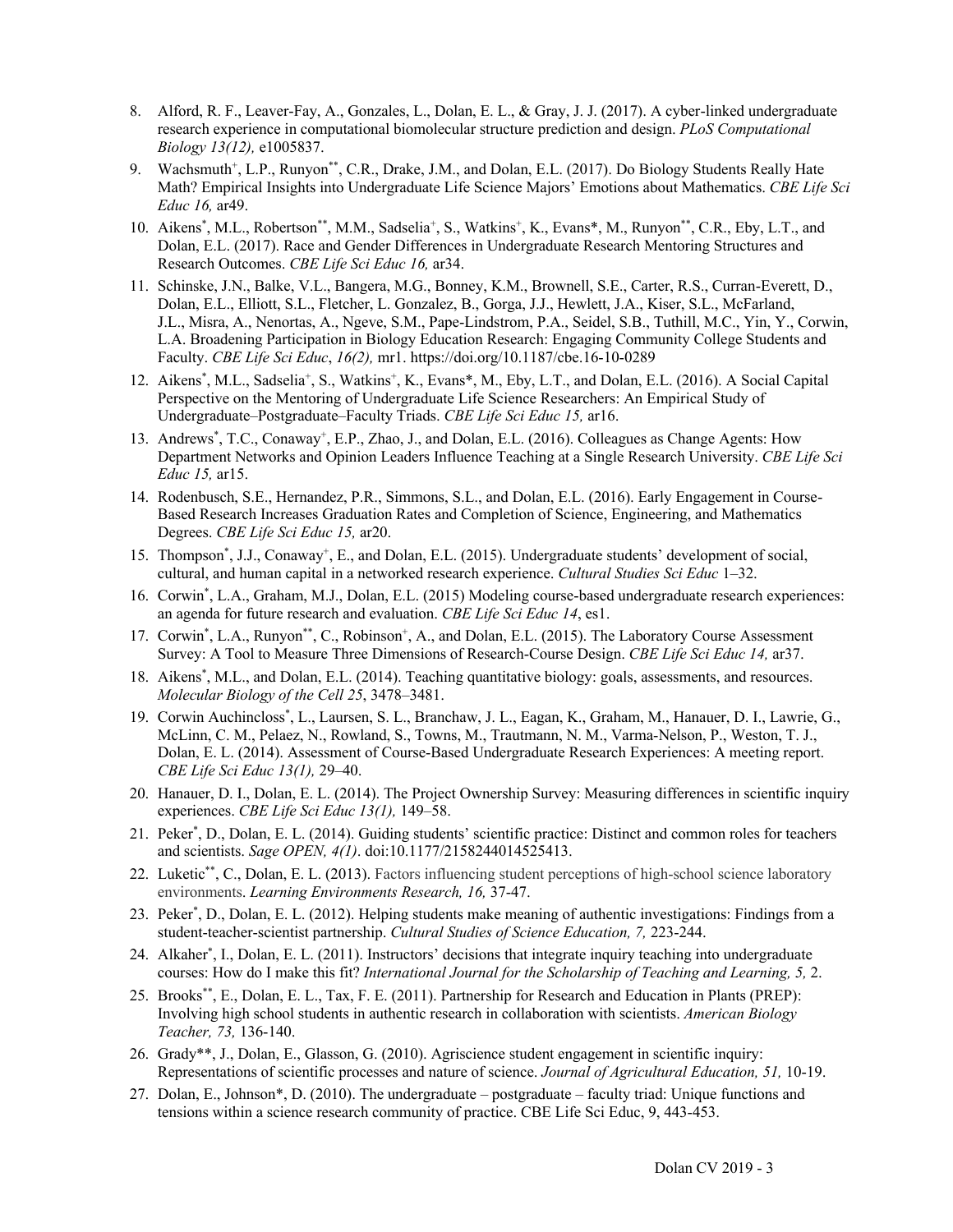- 28. Dolan, E. L., Grady\*\*, J. (2010). Recognizing students' scientific reasoning: A tool for categorizing the complexity of reasoning during teaching by inquiry. Journal of Science Teacher Education, 21, 31-55.
- 29. Dolan, E., Johnson\*, D. (2009). Toward a holistic view of undergraduate research experiences: An exploratory study of impact on graduate / postdoctoral mentors. Journal of Science Education and Technology, 18, 487- 500.
- 30. Dolan, E. L., Lally, D. J., Brooks\*\*, E., Tax, F. E. (2008). PREPping students for authentic science. The Science Teacher 75: 38-43.
- 31. Dolan, E. L. (2007). Grappling with the literature of education research and practice. CBE Life Sci Educ, 6, 289-296.
- 32. Lally, D. J., Brooks\*\*, E., Tax, F. E., Dolan, E. L. (2007). Sowing the seeds of dialogue: Public engagement through plant science. Plant Cell, 19, 2311-2319.
- 33. Dolan, E. L., Tanner, K. D. (2005). Moving from Outreach to Partnership: Striving for Articulation and Reform across the K-20+ Science Education Continuum. CBE Life Sci Educ, 4, 35-37.
- 34. Dolan, E. L., Soots, B. E., Lemaux, P. G., Rhee, S. Y., Reiser, L. 2004. Strategies for avoiding reinventing the precollege education and outreach wheel. Genetics, 166, 1601-1609.
- 35. Doyle, H. J., Peckol, E., Tanner, K. 1998. Discover your brain with BrainLink. CSTA Journal, Summer, 24- 29.
- 36. Tobin, D. M., Madsen, D. M., Kahn-Kirby, A., Peckol, E. L., Moulder, G., Barstead, R., Maricq, A. V., Bargmann, C. I. (2002). Interacting TRPV genes mediate nociception and chemosensation in C. elegans. Neuron, 35, 307-318.
- 37. Peckol, E. L., Troemel, E., Bargmann, C. I. (2001). Sensory experience and sensory activity regulate chemosensory receptor gene expression in Caenorhabditis elegans. Proceedings of the National Academy of Sciences, 98, 11032-8.
- 38. Zallen, J. A., Peckol, E. L., Tobin, D. M., Bargmann, C. I. (2000). Neuronal cell shape and neuritogenesis are regulated by the Ndr kinase SAX-1, a member of the Orb6/COT-1/Warts serine/threonine kinase family. Molecular and Cellular Biology, 11, 3177-3190.
- 39. Peckol, E. L., Zallen, J. A., Yarrow, J. C., Bargmann, C. I. (1999). Sensory activity affects the development of sensory axons in C. elegans. Development, 126, 1891-1902.
- 40. Ganim, R. B., Peckol, E. L., Larkin, J., Ruchhoeft, M. L., Cameron, J. S. (1998). ATP-sensitive K+ channels in cardiac muscle from cold-acclimated goldfish: Characterization and altered response to ATP. Comparative Biochemistry and Physiology, 119A, 395-401.
- 41. Schneider, H., Budhiraja, P., Walter, I., Beltz, B. S., Peckol, E., Kravitz, E. A. (1996). Developmental expression of the octopamine phenotype in lobsters, H. americanus. Journal of Comparative Neurology, 371, 3- 14.
- 42. Maricq, A. V., Peckol, E., Driscoll, M., Bargmann, C. I. (1995). Mechanosensory signalling in C. elegans mediated by the GLR-1 glutamate receptor. Nature, 378, 78-81.

#### INVITED PAPERS, MONOGRAPHS, AND BOOK CHAPTERS

- 1. Lunsford, L. G., Crisp, G., Dolan, E. L., & Wuetherick, B. (2017). Mentoring in higher education. Clutterbuck D. A., Kochan F. K,. Lunsford L,. Dominguez N., Haddock-Millar J. (Eds.), *The Sage Handbook of Mentoring,*  316-334.
- 2. Dolan, E. L. (2016). *Course-based Undergraduate Research Experiences: Current Knowledge and Future Directions.* Paper commissioned for the Committee on Research Experiences for Undergraduate STEM Students. Board on Science Education, Division of Behavioral and Social Sciences and Education. Board on Life Sciences, Division of Earth and Life Studies. http://nas.edu/STEM\_Undergraduate\_Research\_CURE
- 3. Eby, L. T., Dolan, E. L. (2015). Mentoring in postsecondary education and organizational settings. In *APA Handbook of Career Intervention*, Volume 2: Applications, Hartung, P. J., Savickas, M. L., (pp. 383-395). American Psychological Association: Washington DC.
- 4. Alkaher\* , I., Dolan, E. L. (2014). Integrating research into undergraduate courses: Current practices and future directions*.* In Sunal, D., Sunal, C. & Wright, E., Mason, C., and Zollman, D. (Eds.), *Research based undergraduate science teaching.* Charlotte, NC: Information Age Pub.
- 5. Dolan, E. L. (2008). *Education Outreach and Public Engagement.* Springer: New York.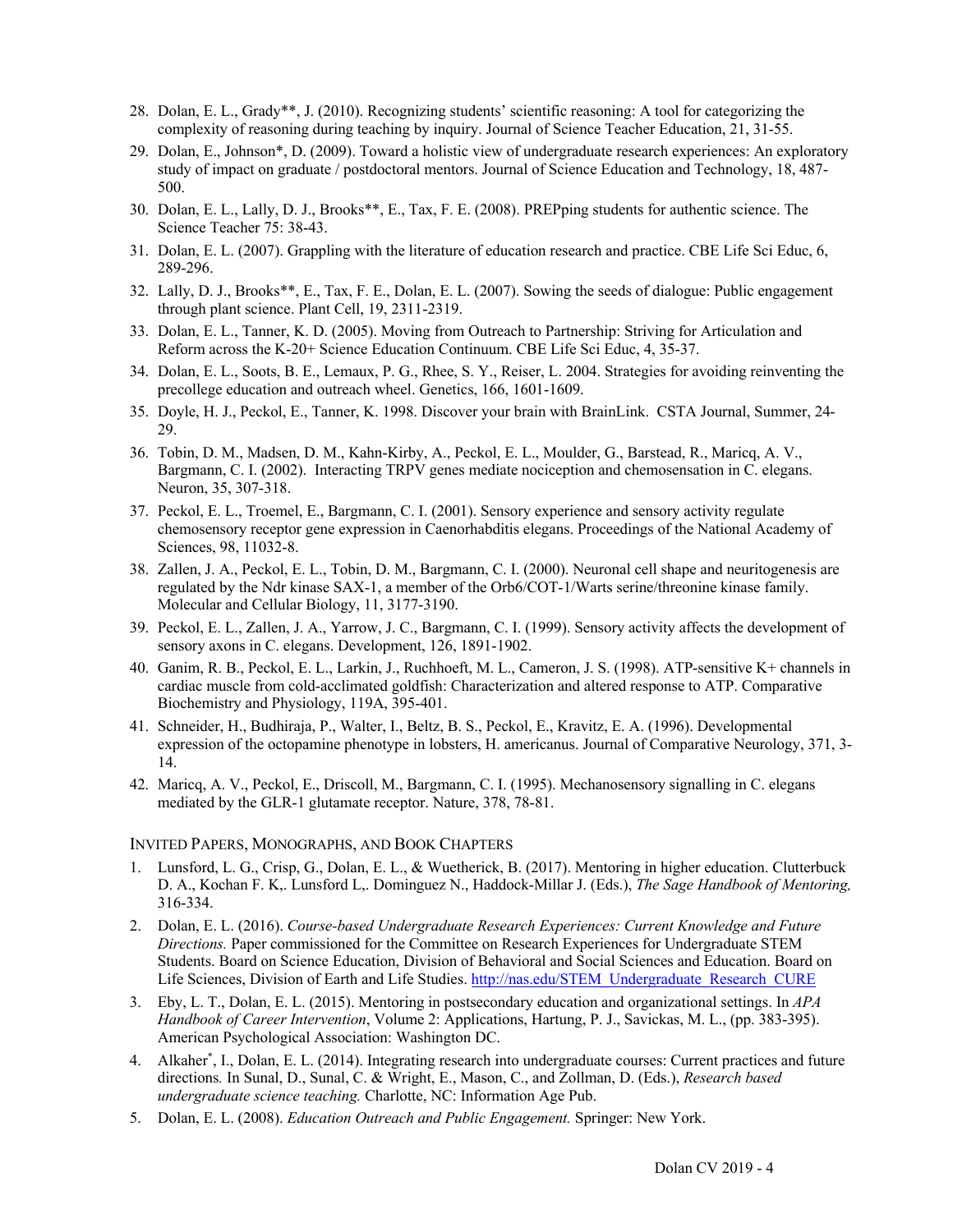# CONFERENCE PAPERS

( \* indicates postdoctoral researcher, \*\*indicates graduate researcher, +indicates undergraduate researcher)

- 1. Morosky\*\*, K. D., Dolan, E. L. (2017). The science research resource generator: Undergraduates' perceptions of their social capital in securing a research apprenticeship. Paper presented at the annual meeting of the National Association for Research in Science Teaching (San Antonio, TX, April 22-25).
- 2. Aikens\* , M. L., Dolan, E. L. (2015). Examining mentoring of undergraduate science researchers in undergraduate-postgraduate-faculty triads. Paper presented at the National Association for Research in Science Teaching Annual Conference (Chicago, IL, April 11-15).
- 3. Thomspon<sup>\*</sup>, J. J., Glisson<sup>+</sup>, B., Dolan, E. L. (2012). Mentors, friends, and co-workers: An analysis of emerging network ties and social capital in an undergraduate research network. Paper presented at the American Anthropological Association Annual Meeting (San Francisco, CA, November 13-18).
- 4. Alkaher\* , I., Dolan, E. (2010). The nature of undergraduate students' questions during inquiry. Paper presented at the National Association for Research in Science Teaching Annual Conference (Philadelphia, PA, March 21-24).
- 5. Alkaher\*, I., Dolan, E. (2010). Covering the content? How undergraduate instructors make decisions as they integrate inquiry into their curricula. Paper presented at the Association for Science Teacher Education annual conference (Sacramento, CA, January 13-16).
- 6. Grady\*\*, J. R., Dolan, E. L., Glasson, G. (2009). Representations of the processes and nature of science: Scientific inquiry in an agricultural science classroom. Paper presented at the National Association for Research in Science Teaching Annual Conference (Garden Grove, CA, April 16-21).
- 7. Johnson\* , D., Dolan, E. L. (2008). The impact of undergraduate research experiences on the graduate student/postdoctoral fellow mentor. Paper presented at the National Association for Research in Science Teaching Annual Conference (Baltimore, MD, March 30-April 2).
- 8. Luketic\*\*, C. D., Wolfe, E. W., Singh, K., Dolan, E. (2008). Assessing Student Perceptions of High School Science Laboratories: A Validation Study. Paper presented at the International Objective Measurement Workshop (New York, NY, March 22).
- 9. Dolan, E. L., Grady\*\*, J., Lally, D. (2007). Defining authenticity within a student-teacher-scientist partnership. Paper presented at the National Association for Research in Science Teaching Annual Conference (New Orleans, LA, April 15-18).
- 10. Dolan, E. L. (2006). Student-teacher-scientist partnerships: Experimental biology in K-12 classrooms. Proceedings of Experimental Biology 2006, American Society for Biochemistry and Molecular Biology (San Francisco, CA, April 1-5, 2006). FASEB Journal 20, A1311.
- 11. Dolan, E. L. (2004). Sustaining Biotechnology Education: Challenges and Strategies. Paper for Conference on K-12 Outreach from University Science Departments, Raleigh NC.
- 12. Dolan, E. L. (2003). Partnership for Research & Education in Plants: A teacher-student-scientist collaboration. Paper for Conference on K-12 Outreach from University Science Departments, Raleigh NC.

### REVIEWS, EDITORIALS, FEATURES, AND LETTERS

- 1. Corwin, L. A., Dolan, E. L., Graham, M. J., Hanauer, D. I., & Pelaez, N. (2018). The need to be sure about CUREs: Discovery and relevance as critical elements of CUREs for nonmajors. *J Microbiol & Biol Educ,*  19(3).
- 2. Dolan, E. L. (2017). Within and beyond Biology Education Research: Steps toward Cross-Disciplinary Collaboration. *CBE-Life Sci Educ*, *16*(4), ed2. https://doi.org/10.1187/cbe.17-10-0224
- 3. Dolan, E. L. (2017). Sustaining CBE—Life Sciences Education. *CBE-Life Sci Educ*, *16*(3), ed1. https://doi.org/10.1187/cbe.17-07-0120
- 4. Dolan, E. L. (2017). Undergraduate research as curriculum. *Biochemistry and Molecular Biology Education*  45(4), 293–298. https://doi.org/10.1002/bmb.21070
- 5. Dolan, E. (2015). Best practices for digital teaching. *Science 348*, 1436–1436.
- 6. Dolan, E.L. (2015). Biology Education Research 2.0. *CBE – Life Sciences Education 14*, ed1.
- 7. Dolan, E. L. (2014). Thanks! *CBE – Life Sciences Education*, *13,* 573-574.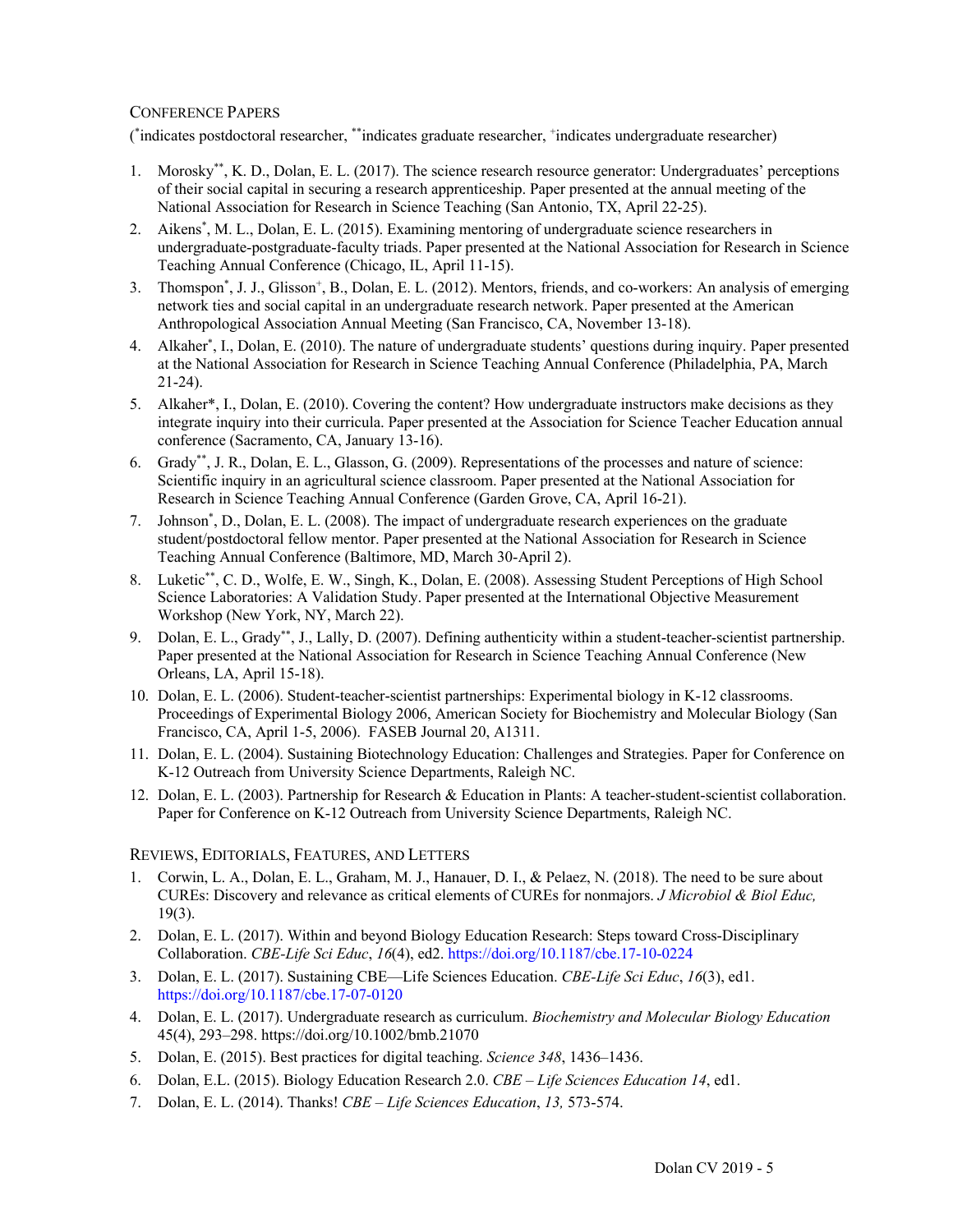- 8. Dolan, E. L. (2013). A year of firsts. *CBE – Life Sciences Education, 12,* 577-578.
- 9. Dolan, E. L., Stone, E. (2013). Adding to the biology education research toolkit: Research Methods essays. *CBE – Life Sciences Education*, *12,* 318-319.
- 10. Dolan, E. L. (2012). Biology education research—A cultural (r)evolution. *CBE – Life Sciences Education, 11,* 333-334. [http://www.lifescied.org/content/11/4/333.full]
- 11. Dolan, E. L. (2012). Next steps for Vision and Change: Moving from setting the vision to change. *CBE – Life Sciences Education, 11,* 201-202. [http://www.lifescied.org/content/11/3/201.full]
- 12. Dolan, E. L. (2011). The blossoming of biology education research. *CBE – Life Sciences Education, 10,* Highlights of 2011, 1-2. [http://www.ascb.org/files/2011-Editorial.pdf]
- 13. Ledbetter, M. L., Dolan, E. L. (2011). Book Review. Discipline-based education research: Preaching to converts who are learning to sing in the choir. *CBE – Life Sciences Education, 10,* 142-143. [http://www.lifescied.org/content/10/2/142.full]
- 14. Dolan, E. L. (2010). The next five years. *CBE – Life Sciences Education, 9,* 379-380. [http://www.lifescied.org/cgi/content/full/9/4/379]
- 15. Dolan, E. L. Current insights: Recent research in science teaching and learning. *CBE – Life Sciences Education.* 
	- i. Volume 9: 148-149. [http://www.lifescied.org/cgi/content/full/9/3/148]
	- ii. Volume 9: 76-77. [http://www.lifescied.org/cgi/content/full/9/2/76]
	- iii. Volume 9: 17-18. [http://www.lifescied.org/cgi/content/full/9/1/17]
	- iv. Volume 8: 274-275. [http://www.lifescied.org/cgi/content/full/8/4/274]
	- v. Volume 8: 162-164. [http://www.lifescied.org/cgi/content/full/8/3/162]
	- vi. Volume 8: 108-110. [http://www.lifescied.org/cgi/content/full/8/2/108]
	- vii. Volume 8: 9-10. [http://www.lifescied.org/cgi/content/full/8/1/9]
	- viii. Volume 7: 353-354. [http://www.lifescied.org/cgi/content/ full/7/4/353]
	- ix. Volume 7: 288-289. [http://www.lifescied.org/cgi/content/full/7/3/288]
	- x. Volume 7: 171-172. [http://www.lifescied.org/cgi/content/full/7/2/171]
	- xi. Volume 7: 25-26. [http://www.lifescied.org/cgi/content/full/7/1/25]
	- xii. Volume 6: 259. [http://www.lifescied.org/cgi/content/full/6/4/259]

#### **GRANTS**

#### ACTIVE

PI, Measurement of Negative Mentoring in Undergraduate Research. NSF Improving Undergraduate STEM Education, 2019-2021, \$300,000.

PI, Course-based Undergraduate Research Experiences Network 2. NSF Research Coordination Networks in Undergraduate Biology Education, 2017-2020, \$499,925.

Co-PI, Post-Baccalaureate Training in Infectious Disease Research. NIH Post-baccalaureate Research Education Program (R25), 2018-2023, \$2,124,910.

Co-PI, Transforming STEM Education at Research 1 University through Multi-Level Action Teams. NSF Improving Undergraduate STEM Education, 2018-2023, \$2,998,335.

Evaluator, Sophomore Fellows: Cultivating New Scientists through Research, Mentoring, and Community. Lead institution: UT Austin, NSF S-STEM, 2017-2022, \$52,052.

Evaluator, Research Immersive Scholastic Experience in Biology (RISEbio): A Scholarship and Support Program Assisting Biology Students to Rise to their Full Potential. Lead institution: Minnesota State University – Mankato, NSF S-STEM, \$51,303.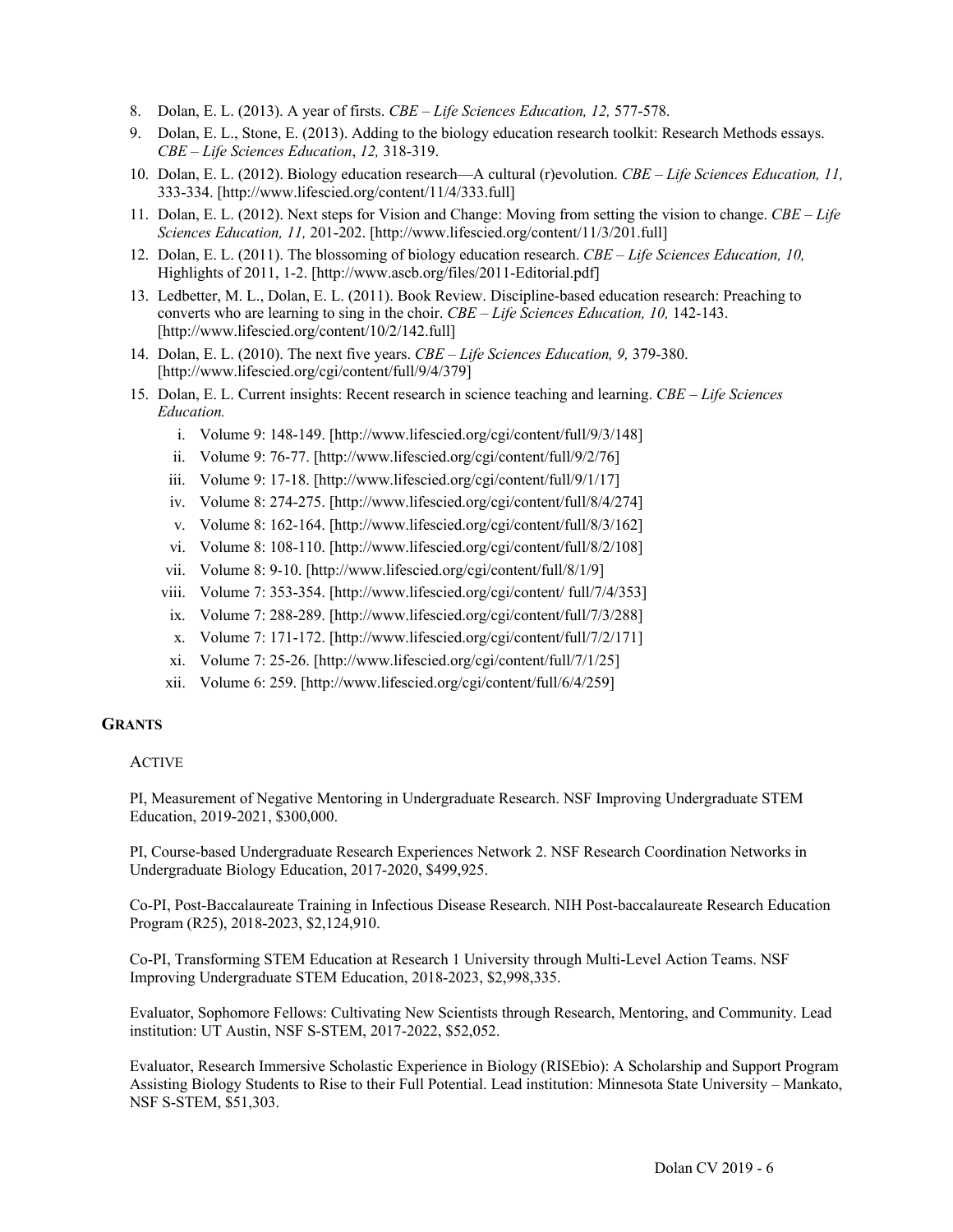### **PENDING**

PI, Momentary Assessment of Research Learning Environments. NSF EHR Core Research Program, \$1,499,857 requested.

#### **COMPLETED**

PI, Vertically Integrated Projects (VIP) at UGA. Subcontract from Georgia Tech as part of a grant from the Helmsley Foundation, \$49,801.

PI, Examining the mentoring of undergraduates engaged in science research: An empirical study of undergraduatepostgraduate-faculty triads. NSF Research and Evaluation on Education in Science and Engineering, 2013-2017, \$382,213.

PI, Moving the Needle: Applying successful strategies to improve persistence across the spectrum of STEM students, HHMI Undergraduate Science Education Award Program, 2014-2019, \$2,400,000. *Stepped down in 2016 with institutional transition.*

Co-PI, Enhancing experiential learning with technology educators, Keck Foundation, 2015-2018, \$500,000. *Stepped down in 2016 with institutional transition.*

PI, RCN-UBE: Course-based undergraduate research experiences network (CUREnet), NSF Research Coordination Network for Undergraduate Biology Education Program, 2011-2016, \$497,556.

PI, Building an Infrastructure for Research Collaborations, NIH National Center for Research Resources - Science Education Partnership Award, 2009-2016, \$1,281,896.

PI, Community College Biology Education Research Meeting, NSF Improving Undergraduate STEM Education Program, 2015-2016, \$49,321.

PI, REU Site: Undergraduate Biology Education Research Program, NSF Research Experiences for Undergraduates Program, 2013-2016, \$260,236. *Stepped down as PI in 2014 with institutional transition.*

PI, Collaborative: Engaging undergraduates in genomic questions and environmental context: Building a database of complex phenotypes for plant knockout mutants, NSF Integrated Organismal Systems Program, 2011-2015, \$202,505.

Co-PI, Transforming Undergraduate Education in STEM – Central Resource Project: A Scientific Society's Response to the Vision and Change Report, NSF Division of Undergraduate Education, 2011-2013, \$19,000.

Co-PI, Scieneering: Learning, Discovery and Engagement at the Intersections of Science, Engineering, and Law, HHMI Undergraduate Science Education Award Program, 2010-2014, \$1,330,000. *Stepped down as co-PI in 2011 with institutional transition.*

Collaborator, Biology Education Network Collaborative, American Association for the Advancement of Science (AAAS), 2005-2010, \$146,003.

PI, Expanding the Web of Partnership: teaching cutting-edge plant science through web-based Flash modules, American Society of Plant Biologists Education Foundation Grant Awards Program, 2007-2009, \$28,369.

PI, Partnership for Research and Education in Plants, NIH National Center for Research Resources - Science Education Partnership Award, 2003-2009, \$1,482,150.

PI, Integrating Biology Learning through Investigation, NSF Division of Undergraduate Education, Course, Curriculum, and Lab Improvement, 2007-2010, \$200,000.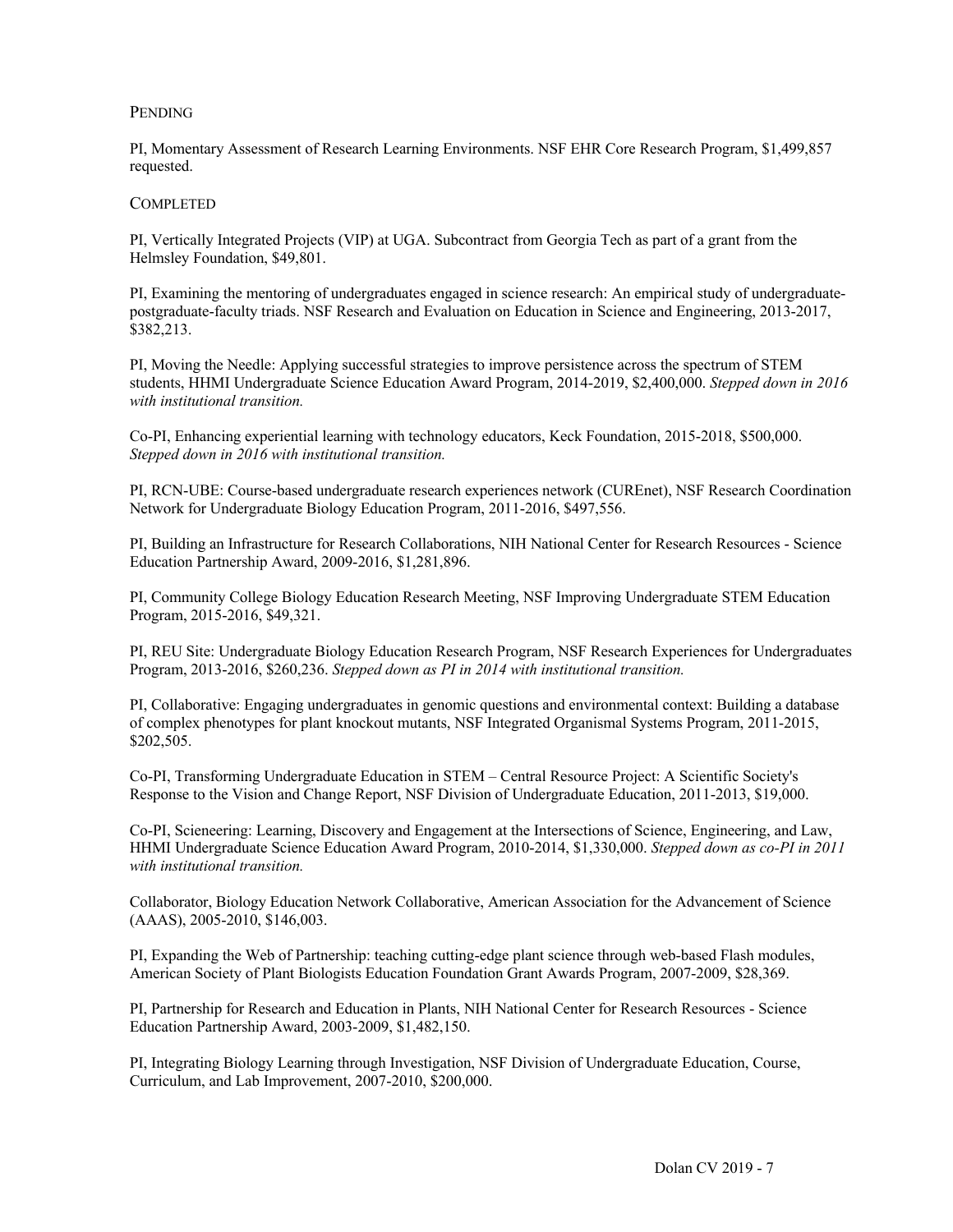Co-PI, 2010 Project: Analysis of Four Families of Receptor Protein Kinases, NSF Department of Biological Infrastructure, 2004-2009, \$312,824.

Co-PI, Structure and Localization of the Flavonoid Multienzyme Complex, NSF Division of Molecular and Cellular Biosciences, Metabolic Biochemistry, 2005-2009, \$49,697.

PI, SEPA Web Site (administrative supplement to Partnership for Research and Education in Plants), NIH National Center for Research Resources - Science Education Partnership Award, 2004-2008, \$207,018.

PI, National Science Foundation Plant Genomics Research Program Supplement: Partnership for Research and Education in Plants, 7/15/01-7/14/02, \$48,382.

PI, Arizona Board of Regents Eisenhower Mathematics and Science Education Act: Bio Boot Camp, 6/1/01- 5/31/02, \$47,332.

### **AWARDS**

| Bruce Alberts Science Education Award                                                                     | 2018 |
|-----------------------------------------------------------------------------------------------------------|------|
| Award for Exemplary Contributions to Education<br>American Society for Biochemistry and Molecular Biology | 2017 |
| Excellence in Education of the American Society of Plant Biologists                                       | 2013 |
| National Academies Education Fellow in the Life Sciences                                                  | 2012 |
| Virginia Tech Alumni Award for Outreach Excellence                                                        | 2005 |
| Virginia Fiske Recognition in Teaching Award, Wellesley College                                           | 1993 |

#### **FELLOWSHIPS**

| Fellow of the Owens Institute for Behavioral Research, University of Georgia | $2016$ -present |
|------------------------------------------------------------------------------|-----------------|
| American Heart Association [California Affiliate] Pre-doctoral Fellowship    | 1997-1999       |
| University of California Regents Pre-doctoral Fellowship                     | 1995-1997       |
| Byers' Fellow of the Achievement Rewards for College Scientists Scholarship  | 1995-1996       |
| National Science Foundation Graduate Fellowship, Honorable Mention           | 1994            |

### **INVITED TALKS AND PRESENTATIONS**

| 2019 |
|------|
| 2018 |
| 2018 |
| 2018 |
| 2018 |
| 2017 |
| 2017 |
| 2017 |
| 2016 |
| 2016 |
| 2016 |
|      |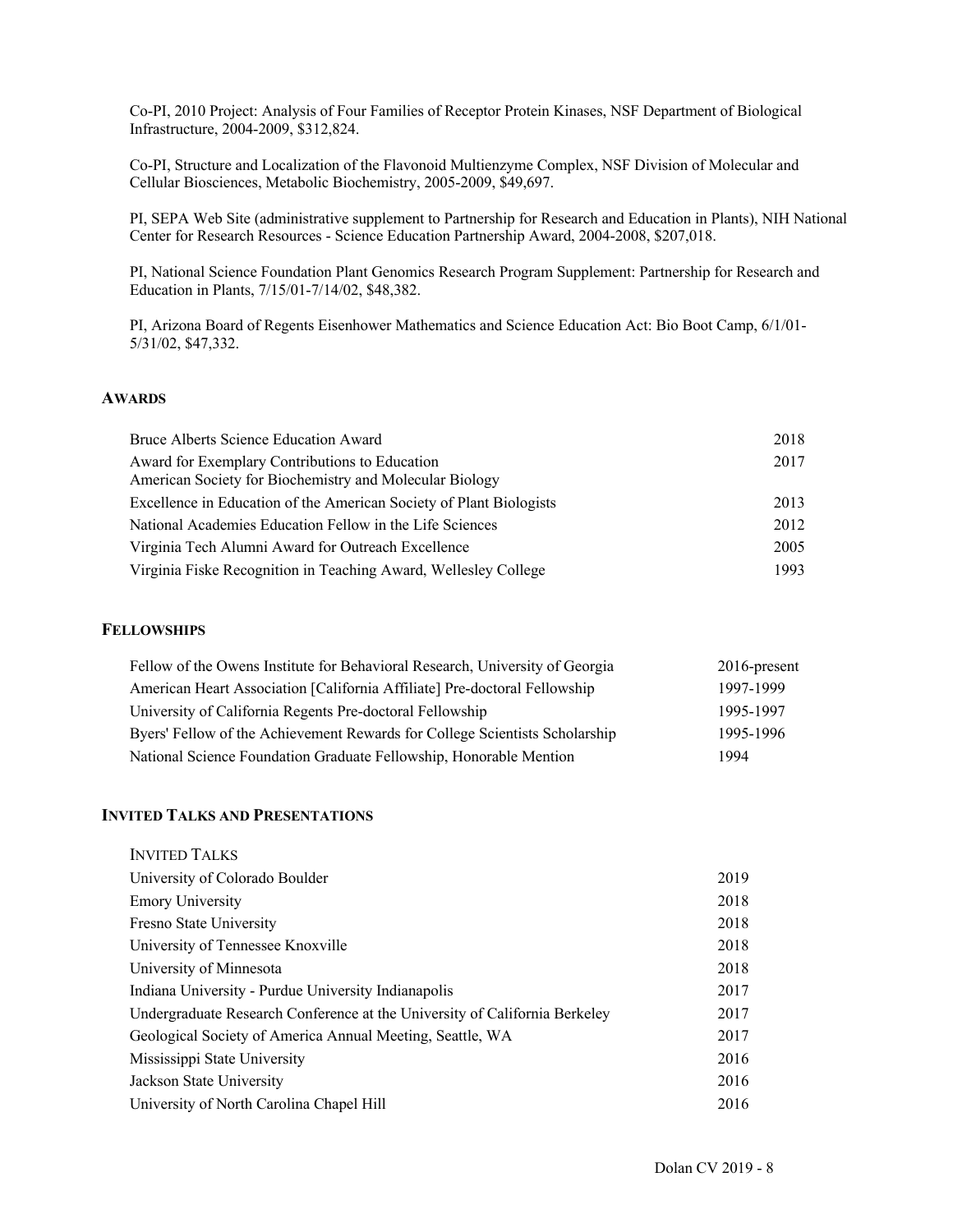| Allied Genetics Conference, Orlando, FL                                                                                                      | 2016         |
|----------------------------------------------------------------------------------------------------------------------------------------------|--------------|
| The Ohio State University                                                                                                                    | 2016         |
| San Francisco State University                                                                                                               | 2016         |
| Michigan State University                                                                                                                    | 2016         |
| Institut Pasteur, Paris, France                                                                                                              | 2015         |
| Purdue University                                                                                                                            | 2015         |
| Middle Tennessee State University                                                                                                            | 2015         |
| University of South Florida                                                                                                                  | 2015         |
| Smith College                                                                                                                                | 2014         |
| University of Delaware                                                                                                                       | 2012         |
| Yale University                                                                                                                              | 2012         |
| Harvard Medical School                                                                                                                       | 2012         |
| Howard Hughes Medical Institute meeting on scientist-teacher partnerships                                                                    | 2007         |
| Women in Engineering Summer Academy, Lynchburg, VA                                                                                           | 2006         |
| Women in Engineering Summer Academy, Lynchburg, VA                                                                                           | 2005         |
| Institute for Advanced Learning and Research, Danville, VA                                                                                   | 2005         |
| Howard Hughes Medical Institute meeting on science magnet programs                                                                           | 2004         |
| Ferrum College                                                                                                                               | 2004         |
| Human Genome Project Conference, Norfolk State University                                                                                    | 2004         |
| Central Virginia Governor's School, Lynchburg, VA                                                                                            | 2003         |
| Human Genome Project Conference, Norfolk State University                                                                                    | 2003         |
| Virginia Biotechnology Association Biotechnology Summit                                                                                      | 2003         |
| Virginia Biotechnology Association Biotechnology Summit                                                                                      | 2002         |
| PLENARY AND KEYNOTE TALKS                                                                                                                    |              |
| New Horizons in Biochemistry and Molecular Biology Education Conference<br>Weizmann Institute of Science                                     | 2017         |
| Transforming Research Undergraduate STEM Education Conference                                                                                | 2017         |
| Training, Workforce Development, and Diversity Programs Principal Investigators Meeting<br>NIH National Institute of General Medical Science | 2017         |
| University of West Alabama Undergraduate Research Symposium                                                                                  | 2017         |
| UC Davis Scholarship of Teaching and Learning Conference                                                                                     | 2016         |
| Transforming STEM Pedagogy through Active Learning Conference<br>Southwestern University, Georgetown, TX                                     | 2016         |
| Gordon Conference on Undergraduate Biology Education Research                                                                                | 2015         |
| Freshman Research Initiative Conference                                                                                                      | 2014         |
| National Association of Biology Teachers annual meeting<br>Four-Year College & University Professional Development Symposium                 | 2014         |
| Southeast Regional PULSE Institute, University of Richmond<br>American Society for Microbiology annual meeting                               | 2014<br>2010 |
| <b>INVITED PANELS / CONFERENCES</b>                                                                                                          |              |
| American Association for the Advancement of Science Annual Meeting                                                                           | 2017         |
| EdFoo hosted by Google, Sesame Street Workshop and O'Reilly Media                                                                            | 2016         |
| American Society for Microbiology Conference on Undergraduate Education                                                                      | 2015         |
| Virginia Governor's Conference on STEM Education                                                                                             | 2009         |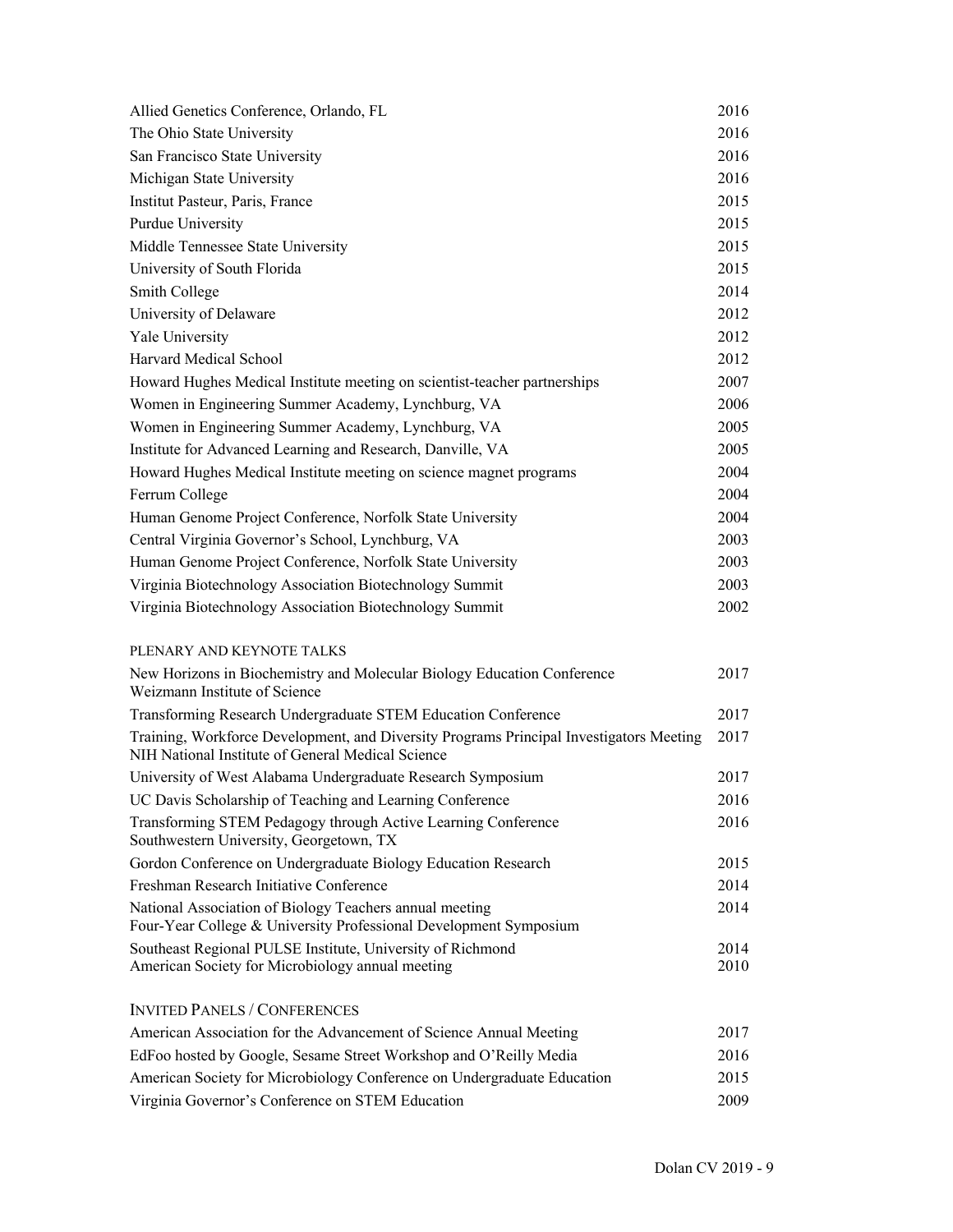| <b>SELECTED TALKS</b>                            |      |
|--------------------------------------------------|------|
| American Society for Cell Biology annual meeting | 2012 |
| American Society of Plant Biologists Meeting     | 2009 |

# **REVIEWER**

#### JOURNALS

| <b>Advances in Physiology Education</b>     | Journal of Women and Minorities in Science |
|---------------------------------------------|--------------------------------------------|
| <i>Bioscience</i>                           | and Engineering                            |
| CBE - Life Sciences Education               | Learning and Individual Differences        |
| International Journal of Medical Education  | PLoS Biology                               |
| Journal of Higher Education                 | PL <sub>o</sub> S ONE                      |
| Journal of Research in Science Teaching     | <i>Science</i>                             |
| Journal of Science Education and Technology | <i>Science Education</i>                   |
| Journal of STEM Education                   | The Plant Cell                             |

### GRANT PANELS

National Science Foundation

- Education and Human Resources Core Research Program
- Education and Human Resources Faculty Early Career Development (CAREER) Program
- Research on Education and Learning Program
- Widening Implementation and Demonstration of Evidence-based Reforms Program
- Discovery Research K-12 Program
- Transforming Undergraduate Education in STEM Program
- Course, Curriculum, and Laboratory Improvement Program
- Research and Evaluation of Education in Science and Engineering Program
- Math Science Partnership Program

National Institutes of Health

- Science Education Partnership Awards (R25)
- Blueprint for Neuroscience Research Science Education Award (R25)
- Small Business Innovation Research Program, Biobehavioral and Behavioral Processes
- National Institute for Environmental Health and Safety, Division of Extramural Research and Training Program
- U.S. Department of Agriculture
	- Higher Education Challenge Grants

Howard Hughes Medical Institute

- Precollege Outreach Initiative for Biomedical Research Institution

### SITE VISIT TEAM MEMBER

National Science Foundation Advanced Technological Education Program

#### CONFERENCE PROPOSAL REVIEWS

American Educational Research Association National Meeting National Association for Research in Science Teaching Annual Meeting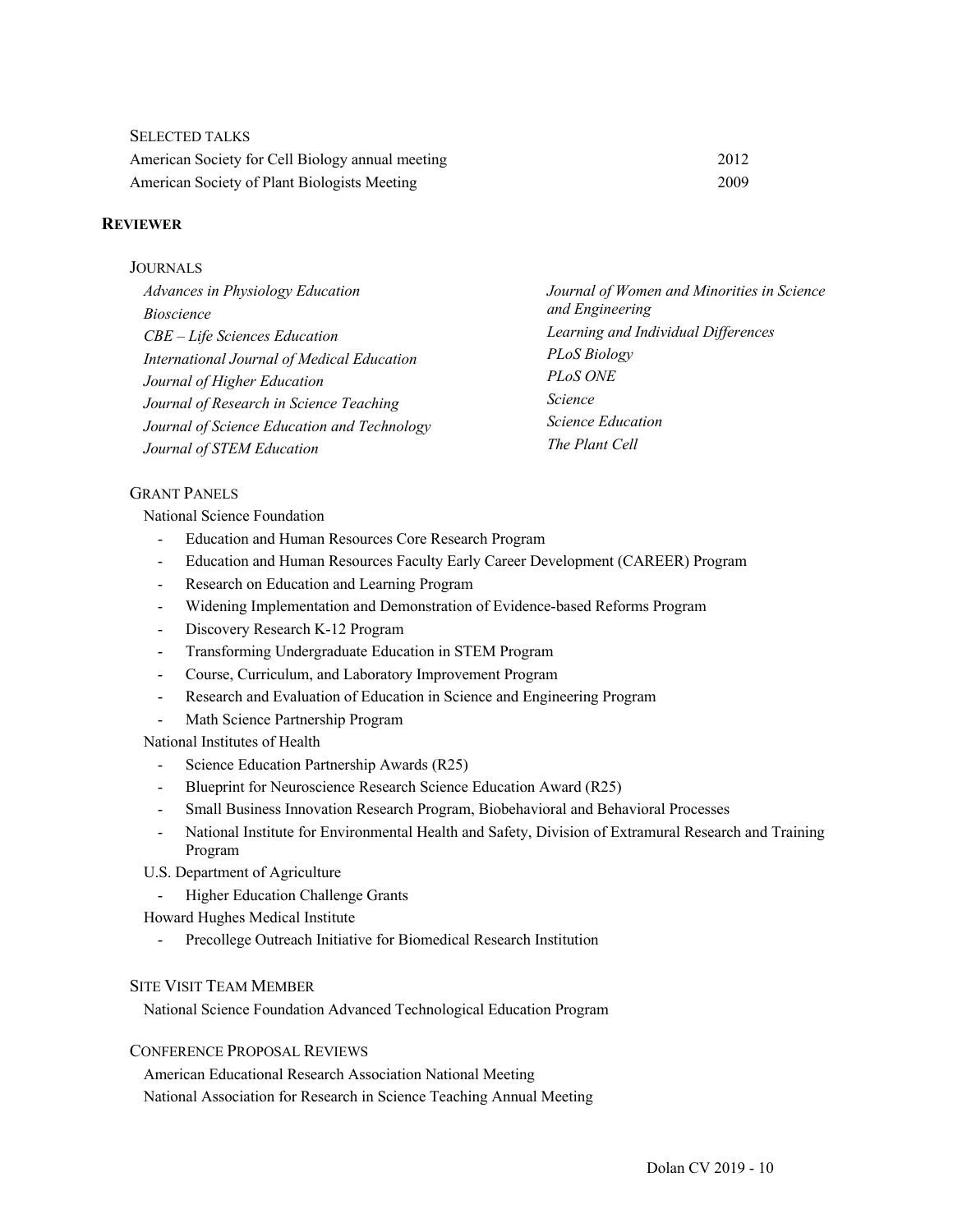# **OTHER PROFESSIONAL ACTIVITIES**

### MEETINGS ORGANIZED / HOSTED

| CUREnet2 Website Development Meeting, Science Education Resource Center                                                             | 2017            |
|-------------------------------------------------------------------------------------------------------------------------------------|-----------------|
| Next Generation CURE Assessment Meeting, Atlanta, GA                                                                                | 2016            |
| Course-based Undergraduate Research Experiences, Cold Spring Harbor Laboratory                                                      | 2014            |
| Assessment of Course-based Undergraduate Research Experiences, Chicago, IL                                                          | 2013            |
| Course-based Undergraduate Research Experiences Network<br>Howard Hughes Medical Institute                                          | 2012            |
| Vision and Change Workshop, Plant Biology Annual Meeting                                                                            | 2011            |
| <b>Biotechnology Education Conference</b>                                                                                           | 2002-2005, 2007 |
| <b>ADVISORY BOARDS</b>                                                                                                              |                 |
| CREST Center for Aquatic Chemistry and the Environment<br>Florida International University                                          | 2017-present    |
| Center for Cellular Construction<br>University of California San Francisco                                                          | $2017$ -present |
| Community College Undergraduate Research Initiative                                                                                 | 2014-present    |
| CourseSource, A Journal of Biology Curriculum Resources                                                                             | 2012-2017       |
| Partnership for Undergraduate Life Science Education (PULSE)                                                                        | 2012-2017       |
| Education Foundation of the American Society of Plant Biologists                                                                    | 2009-2012       |
| Advisory Board Member of PlantingScience.org                                                                                        | 2008-2012       |
| Child Development Center for Learning and Research at Virginia Tech                                                                 | 2005-2011       |
| Increasing the Representation of Women in STEM via a New Interdisciplinary<br>Engineering Program at a Liberal Arts Women's College | 2006-2008       |
|                                                                                                                                     |                 |

# NATIONAL COMMITTEES AND SERVICE

| Invited participant, NSF meeting on cognitive science and discipline-based education research 2016                                                                       |                 |
|--------------------------------------------------------------------------------------------------------------------------------------------------------------------------|-----------------|
| Invited working group member                                                                                                                                             | 2016-2017       |
| Cottrell Scholars Collaborative to Promote Adoption of Research and Inquiry-Based Lab Curricula                                                                          |                 |
| Discipline-Based Education Research Alliance                                                                                                                             | 2016            |
| Organizing Committee, National Academies of Sciences, Engineering, and Medicine<br>Convocation on Integrating Discovery-Based Research into the Undergraduate Curriculum | 2015            |
| Education Committee, American Society of Plant Biologists                                                                                                                |                 |
| Chair                                                                                                                                                                    | 2009-2012       |
| Member                                                                                                                                                                   | 2007-2014       |
| Strand 2 Co-coordinator: Science Learning: Contexts, Characteristics, and Interactions                                                                                   | 2008-2010       |
| National Association for Research in Science Teaching annual meeting                                                                                                     |                 |
| Professional Development Committee, National Association of Biology Teachers                                                                                             | 2005-2008       |
| National Association for Health & Science Education Partnerships                                                                                                         |                 |
| President                                                                                                                                                                | 2006-2008       |
| <b>Executive Board</b>                                                                                                                                                   | 2004-2008       |
|                                                                                                                                                                          |                 |
| <b>LOCAL COMMITTEES AND SERVICE</b>                                                                                                                                      |                 |
| Undergraduate Assessment Committee<br>Biochemistry & Molecular Biology, University of Georgia                                                                            | $2017$ -present |
| Undergraduate Committee                                                                                                                                                  | $2017$ -present |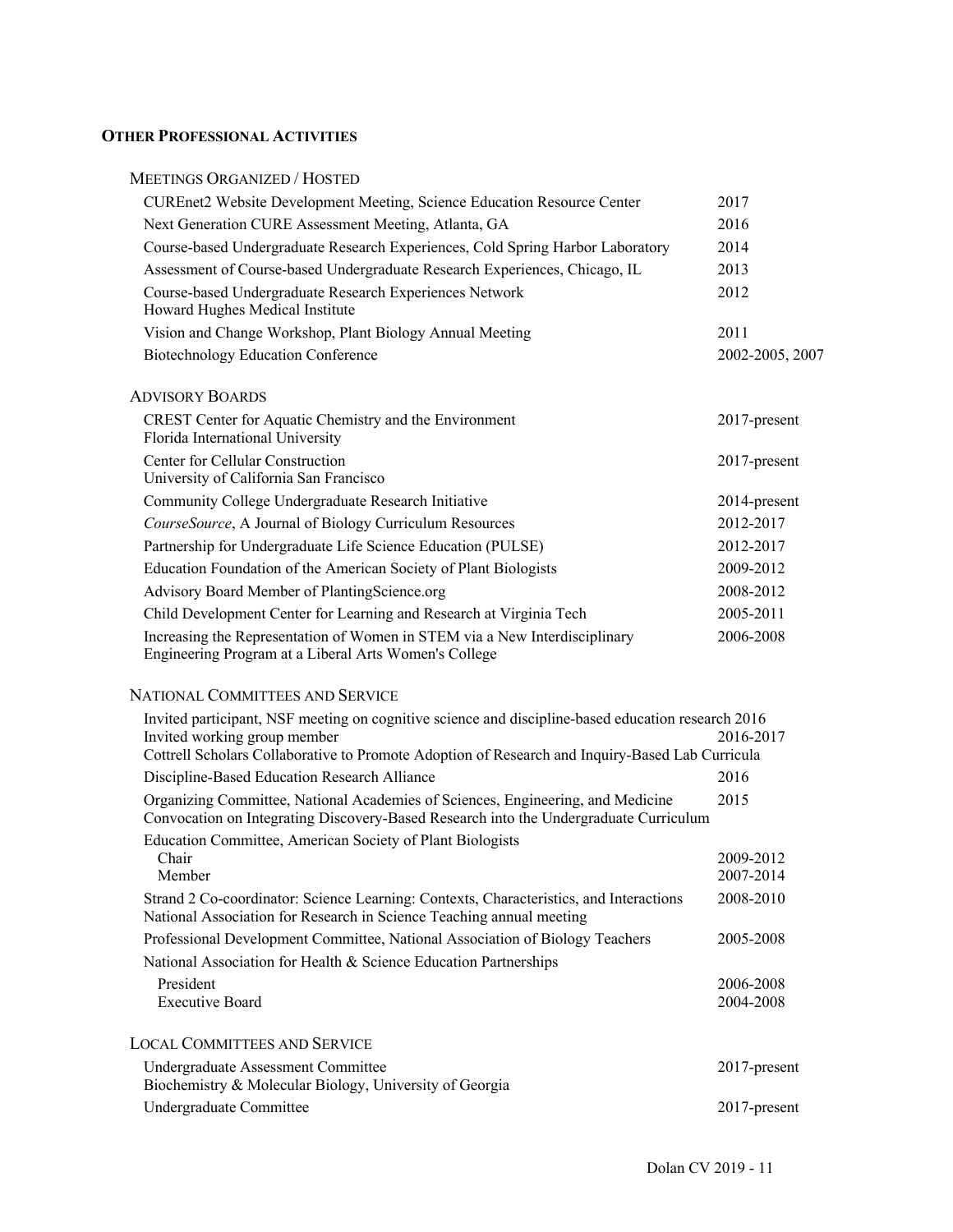| Biochemistry & Molecular Biology, University of Georgia                                                        |           |
|----------------------------------------------------------------------------------------------------------------|-----------|
| Co-chair, 21 <sup>st</sup> Century Undergraduate Education Working Group, University of Texas Austin 2015-2016 |           |
| Graduate Committee, Biochemistry, Virginia Tech                                                                |           |
| Chair                                                                                                          | 2009-2011 |
| Member                                                                                                         | 2007-2011 |
| Coordinator, Virginia Tech STEM K-12 Outreach Initiative                                                       | 2004-2006 |
| Chair, Virginia Tech Sigma Xi Teaching Award Committee                                                         | 2004-2005 |

# **FACULTY PROFESSIONAL DEVELOPMENT DESIGN & FACILITATION**

| COURSE-BASED UNDERGRADUATE RESEARCH EXPERIENCES (CURE) INSTITUTES             |           |
|-------------------------------------------------------------------------------|-----------|
| Bowie State University                                                        | 2018      |
| Santa Rosa Junior College                                                     | 2018      |
| Hampton University                                                            | 2018      |
| Mercy College                                                                 | 2018      |
| North Carolina Central University                                             | 2018      |
| University of Colorado Denver                                                 | 2018      |
| University of Puerto Rico Rio Piedras                                         | 2018      |
| Santa Rosa Junior College                                                     | 2017      |
| University of Texas Austin                                                    | 2017      |
| University of West Alabama                                                    | 2017      |
| Santa Rosa Junior College                                                     | 2016      |
| University of Texas Austin                                                    | 2016      |
| Carleton College                                                              | 2015      |
| <b>SCIENTIFIC TEACHING / ACTIVE LEARNING</b>                                  |           |
| Institute, University of Texas Austin                                         | 2016      |
| Workshop series                                                               | 2015-2016 |
| New faculty orientation                                                       | 2015-2016 |
| Tarrant County College System, Ft. Worth, TX                                  | 2015      |
| Oxford College of Emory, Atlanta, GA                                          | 2014      |
| University of Georgia                                                         | 2013      |
| <b>BIOLOGY EDUCATION RESEARCH AND PUBLISHING</b>                              |           |
| University of Queensland                                                      | 2018      |
| ComBio Conference, Sydney, Australia                                          | 2018      |
| NIH IRACDA Conference                                                         | 2018      |
| Southwestern University, Georgetown, TX                                       | 2016      |
| University of California at San Diego                                         | 2016      |
| NIH IRACDA Conference                                                         | 2013      |
| Undergraduate Science Education Principal Investigators Meeting               | 2012      |
| Writing Residency, American Society for Microbiology Biology Scholars Program | 2009-2012 |
| American Society for Biochemistry and Molecular Biology Education Conference  | 2009      |
| <b>EVALUATION AND ASSESSMENT</b>                                              |           |
| Mimulus Community Meeting, Duke University                                    | 2014      |
| <b>Plant Biology Meeting</b>                                                  | 2008      |
|                                                                               |           |
|                                                                               |           |

# **K-12 TEACHER PROFESSIONAL DEVELOPMENT**

Summer Science Institute for High School Teachers. Alexandria City Public Schools, VA 2010<br>Biotech-in-a-Box Professional Development for Virginia high school teachers 2002-2010 Biotech-in-a-Box Professional Development for Virginia high school teachers